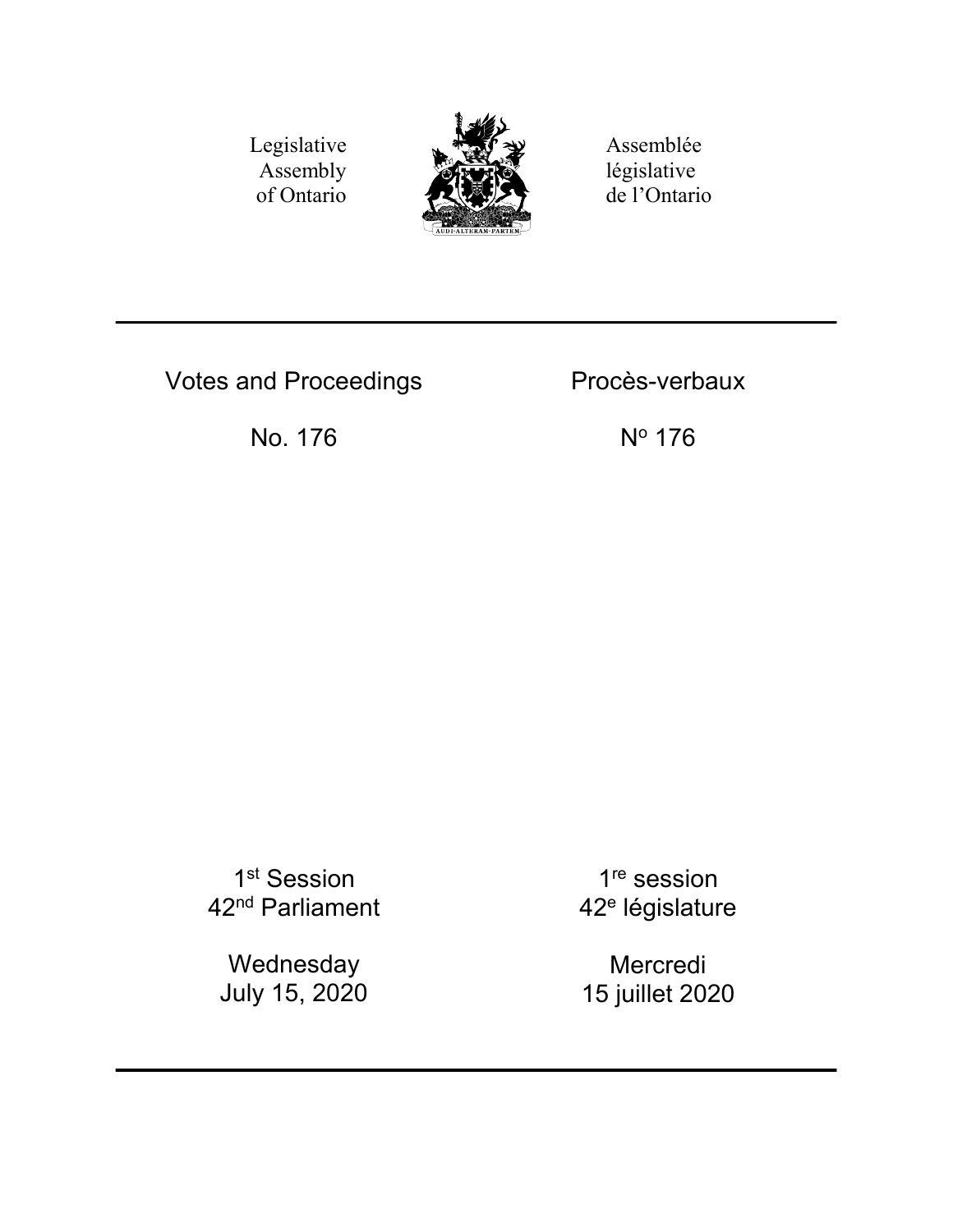# **9:00 A.M. 9 H**

### **ORDERS OF THE DAY ORDRE DU JOUR**

Third Reading of Bill 184, An Act to amend the Building Code Act, 1992, the Housing Services Act, 2011 and the Residential Tenancies Act, 2006 and to enact the Ontario Mortgage and Housing Corporation Repeal Act, 2020.

Debate resumed and after some time the debate adjourned at 10:14 a.m.

### **10:15 A.M. 10 H 15**

Bell

Bisson Fife

Berns-McGown

# **QUESTION PERIOD PÉRIODE DE QUESTIONS**

Motion regarding the appointment of a Select Committee.

> French Hatfield Horwath Hunter

Carried on the following division:-<br>
Adoptée par le vote suivant :-

### AYES / POUR - 63

 $\overline{\phantom{a}}$ 

| Anand            | Fullerton  | McKenna                      | Sandhu                        |
|------------------|------------|------------------------------|-------------------------------|
| Baber            | Ghamari    | Miller (Parry Sound-Muskoka) | Sarkaria                      |
| Babikian         | Gill       | <b>Mitas</b>                 | Scott                         |
| Bailey           | Harris     | Mulroney                     | Skelly                        |
| Bethlenfalvy     | Hogarth    | <b>Nicholls</b>              | Smith (Peterborough-Kawartha) |
| Bouma            | Jones      | Oosterhoff                   | Surma                         |
| Calandra         | Kanapathi  | Pang                         | Tangri                        |
| Cho (Willowdale) | Karahalios | Park                         | Thanigasalam                  |
| Clark            | Ke         | Parsa                        | Thompson                      |
| Coe              | Khanjin    | Pettapiece                   | Tibollo                       |
| Crawford         | Kramp      | Phillips                     | Triantafilopoulos             |
| Cuzzeto          | Lecce      | Piccini                      | Wai                           |
| Downey           | MacLeod    | Rasheed                      | Walker                        |
| Dunlop           | Martin     | Roberts                      | Yakabuski                     |
| Elliott          | Martow     | Romano                       | Yurek                         |
| Fee              | McDonell   | Sabawy                       |                               |
|                  |            | NAYS / CONTRE - 18           |                               |
| Begum            | Fraser     | Kernaghan                    | Schreiner                     |

Mantha

Monteith-Farrell Natyshak

 $\overline{\phantom{a}}$ **DEFERRED VOTES VOTES DIFFÉRÉS**

bâtiment, la Loi de 2011 sur les services de logement et la Loi de 2006 sur la location à usage d'habitation et édictant la Loi de 2020 abrogeant la Loi sur la Société ontarienne d'hypothèques et de logement.

Le débat a repris et après quelque temps, à 10 h 14, le débat était ajourné.

Troisième lecture du projet de loi 184, Loi modifiant la Loi de 1992 sur le code du

Motion concernant la création d'un Comité spéciale.

**PRAYERS PRIÈRES**

Schreiner Stevens Stiles Vanthof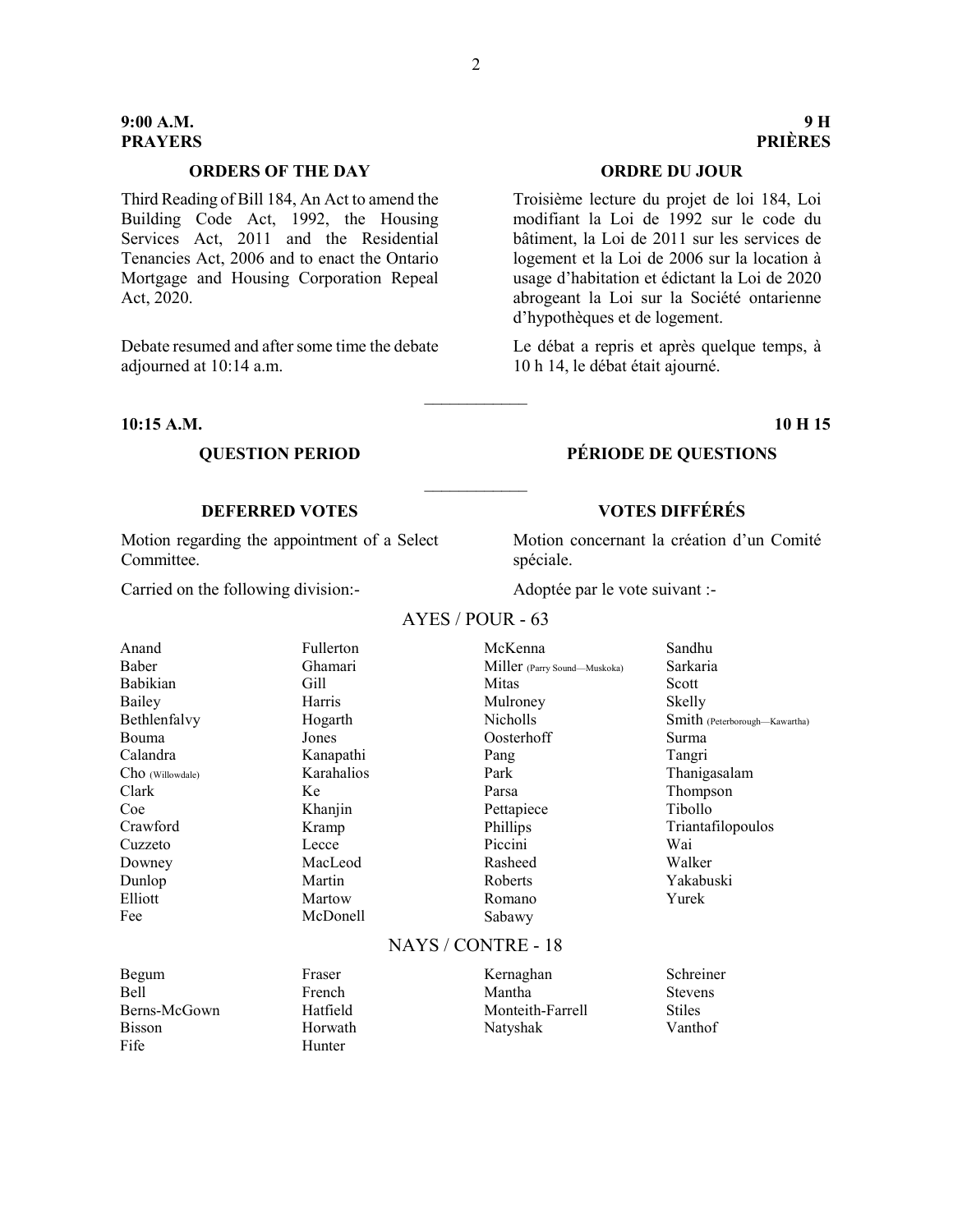Ordered, That a Select Committee on Emergency Management Oversight be appointed to receive oral reports from the Premier or his designate(s) on any extensions of emergency orders by the Lieutenant Governor in Council related to the COVID-19 pandemic and the rationale for those extensions; and

That the Committee shall have a membership of up to eleven Members, comprised as follows:

- Up to seven members of the Government party
- Up to three members of the Official Opposition
- Up to one Independent Member; and

That the House Leaders of each of the Recognized Parties shall indicate in writing to the Clerk of the House, their Party's membership on the Committee; and

That the Government House Leader, in consultation with the Independent Members, shall indicate in writing to the Clerk of the House, the Independent Member on the Committee; and

That the deadline for indicating Committee Membership with the Clerk of the House shall be Thursday, August 20, 2020; and

That the Committee shall meet at the call of the Chair as follows:

- Up to 30 minutes for the Premier or his designate(s) to make an opening statement
- Up to 60 minutes for Members of the recognized Parties to pose questions to the Premier or his designate(s) in 3 rounds of 10 minutes for each Party
- Up to 10 minutes for the Independent Member to pose questions to the Premier or his designate(s) in 2 rounds of 5 minutes each
- Report writing in closed session; and

That the Clerk of the Committee shall convene the first meeting of the Committee no later than Thursday, August 27, 2020 to elect a Chair and Vice-Chair of the Committee, but no Sub-committee shall be appointed; and

That for business conducted under this order of reference, the provisions of Standing Orders 38 (b), (c), and (d) and 134 (c) and (d) shall be suspended.

That the Committee is authorized to present interim reports summarizing each hearing to the House, or deposit interim reports with the Clerk if the Legislature is not in session; and

That the Committee's final report shall be a compilation of all interim reports; and

That the Committee shall be dissolved 30 days following the Government House Leader indicating in writing to the Speaker that the Committee is no longer required; and

That the Committee's final report shall be tabled in the House, or deposited with the Clerk if the Legislature is not in session, before the Committee is dissolved; and

That if the Committee fails to meet this deadline the cumulative interim reports shall be deemed to be the Committee's final report and deemed to be tabled on the date that the Committee is dissolved; and

That an Order shall be placed on the *Orders and Notices Paper* for discussion of the Final Report of the Select Committee on Emergency Management Oversight following its presentation to the House.

 $\frac{1}{2}$ 

 $\frac{1}{2}$ 

The House recessed at 12:05 p.m.  $\hat{A}$  12 h 05, l'Assemblée a suspendu la séance.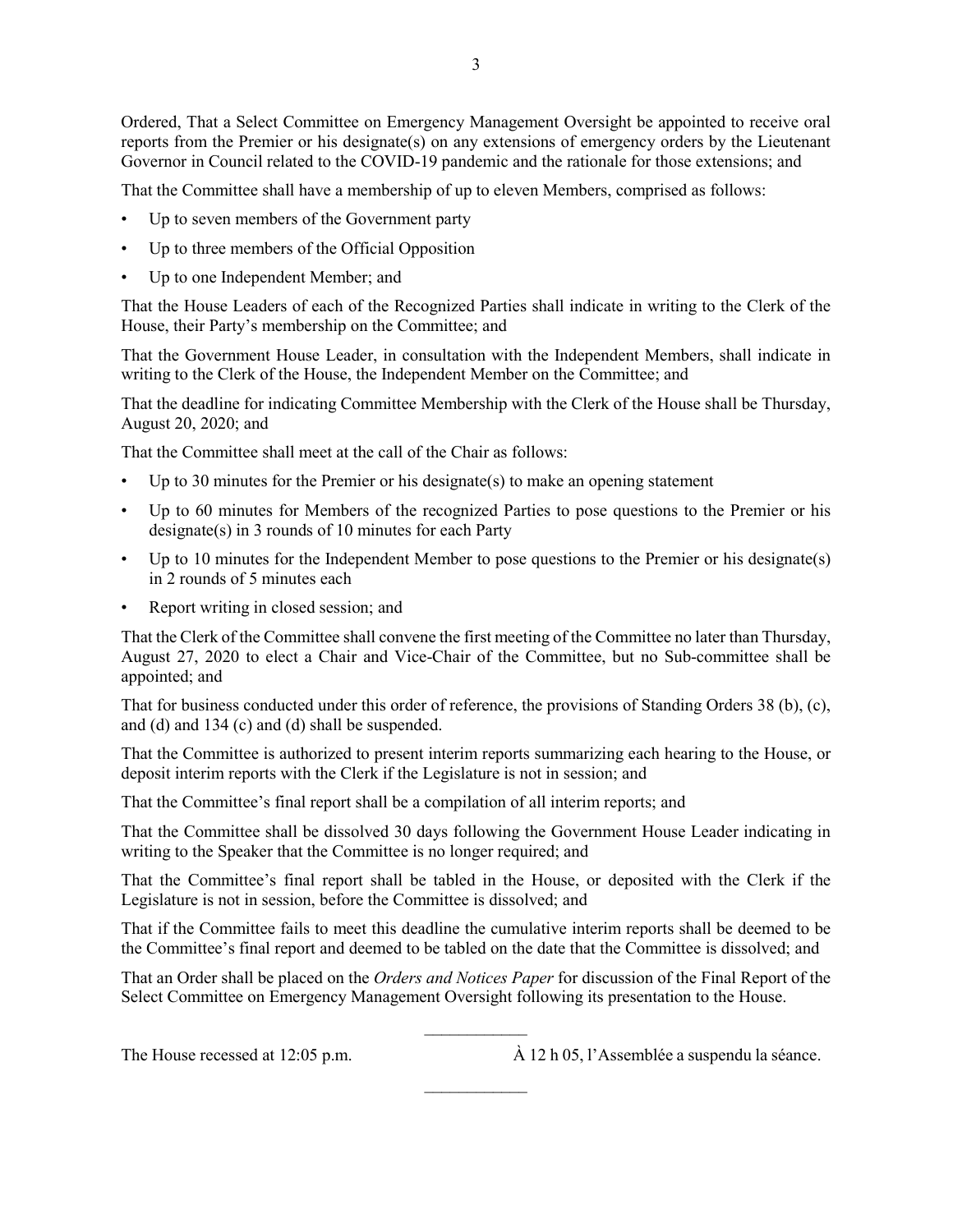$\overline{\phantom{a}}$ 

### **1:00 P.M. 13 H**

The following Bills were introduced, read the first time and referred to the Standing Committee on Regulations and Private Bills:-

Bill Pr24, An Act to revive 2404907 Ontario Ltd. Mr. Thanigasalam.

Bill Pr26, An Act to revive 2585303 Ontario Inc. Mr. Thanigasalam.

# **ORDERS OF THE DAY ORDRE DU JOUR**

Second Reading of Bill 197, An Act to amend various statutes in response to COVID-19 and to enact, amend and repeal various statutes.

The Speaker interrupted the proceedings and announced that there had been six and one-half hours of debate and that the debate was deemed adjourned.

At 7:35 p.m., pursuant to Standing Order 9(e), the Government House Leader indicated that no further business would be called and therefore the House adjourned.

# **INTRODUCTION OF BILLS DÉPÔT DE PROJETS DE LOI**

Les projets de loi suivants sont présentés, lus une première fois et renvoyés au Comité permanent des règlements et des projets de loi d'intérêt privé :-

Deuxième lecture du projet de loi 197, Loi modifiant diverses lois pour faire face à la COVID-19 et édictant, modifiant et abrogeant diverses lois.

Debate arose and after some time, Il s'élève un débat et après quelque temps,

Le Président a interrompu les travaux et a annoncé qu'il y avait eu six heures et demie de débat et que le débat était réputé ajourné.

À 19 h 35, conformément à l'article 9 e) du Règlement le leader parlementaire du gouvernement a indiqué qu'aucune autre affaire ne serait à l'ordre du jour et par conséquent, l'Assemblée a ajourné ses travaux.

 $\frac{1}{2}$ le président

 $\frac{1}{2}$ 

**TED ARNOTT**

Speaker  $\overline{\phantom{a}}$ 

## **PETITIONS TABLED PURSUANT TO STANDING ORDER 42(a)**

# **PÉTITIONS DÉPOSÉES CONFORMÉMENT À L'ARTICLE 42 a) DU RÈGLEMENT**

Library funding (Sessional Paper No. P-134) (Tabled July 15, 2020) Ms. Monteith-Farrell.

Health care providers and the temporary pandemic pay program (Sessional Paper No. P-230) (Tabled July 15, 2020) Mr. Pettapiece.

 $\frac{1}{2}$